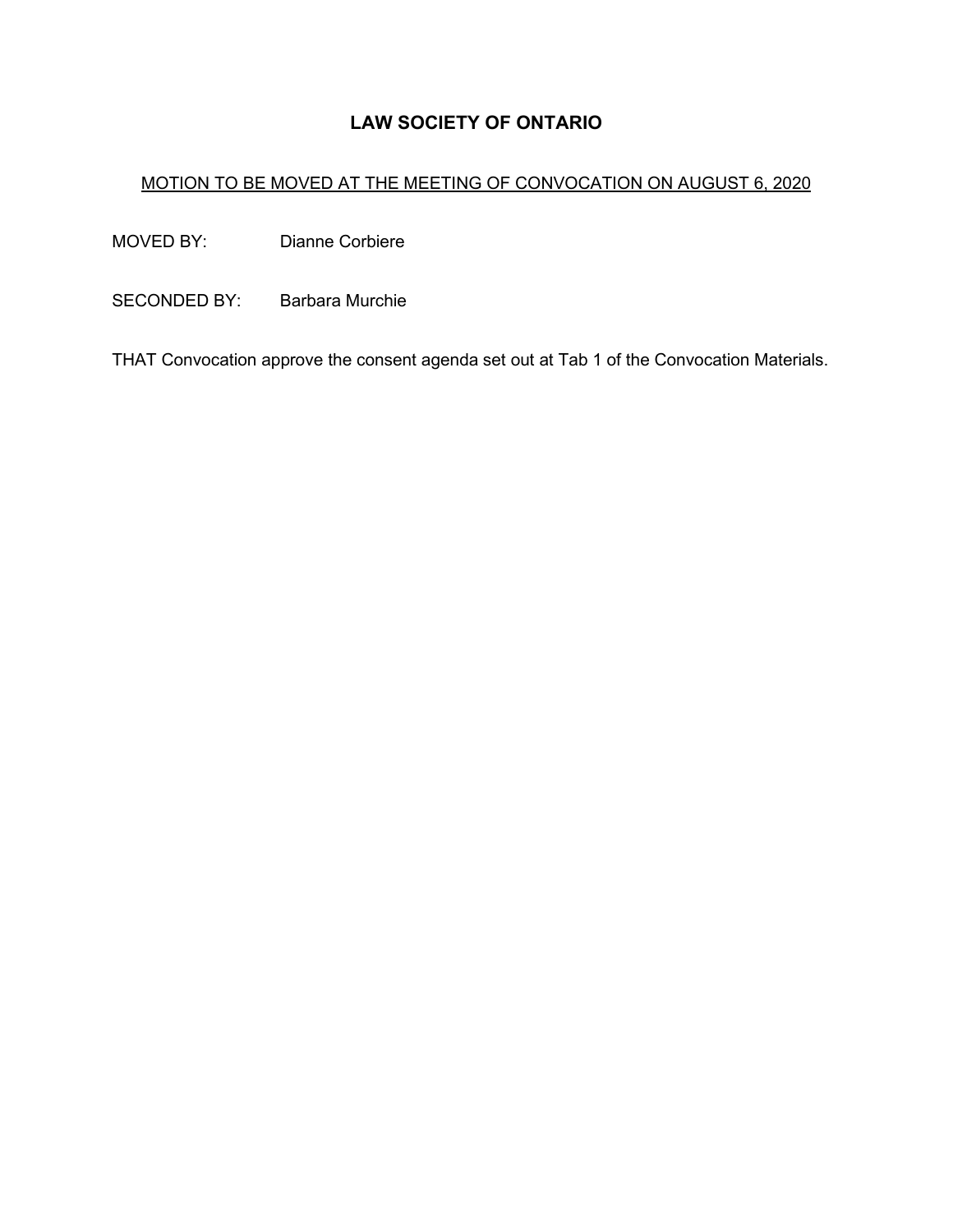# **DRAFT**

## MINUTES OF CONVOCATION

Friday,  $26<sup>th</sup>$  June,  $2020$ 9:30 a.m. Via Videoconference

#### PRESENT:

The Treasurer (Teresa Donnelly), Adourian, Alford, Banack, Brown, Burd, Charette, Chiummiento, Conway, Cooper, Corbiere, Corsetti, Desgranges, Epstein, Esquega, Fagan, Falconer, Ferrier, Goldstein, Graham, Groia, Horgan, Horvat, Klippenstein, Lau, Lean, LeSage, Lewis, Lippa, Lockhart, Lomazzo, Lyon, Marshall, Mercer, Merali, Minor, Murchie, Murray, Painchaud, Parry, Pawlitza, Pineda, Poliacik, Pollock, Prill, Rosenthal, Sellers, Sheff, Shi, Shin Doi, Shortreed, Spurgeon, Strosberg, Troister, Walker, Wellman, Wilkes, Wilkinson, B. Wright and N. Wright.

…………

Secretary: James Varro

The Reporter was sworn.

## IN PUBLIC

#### TREASURER'S REMARKS

Treasurer Mercer welcomed those joining Convocation by videoconference.

The Treasurer recognized that Convocation would normally be meeting in Toronto which is a Mohawk word that means "where there are trees standing in the water".

When Convocation meets in Toronto, the Treasurer advised that he acknowledges that Convocation meets on the traditional territory of the Mississaugas of New Credit First Nation. He also acknowledges the Haudenosaunee*.* He advised that for this Convocation, benchers are participating across the province and perhaps elsewhere, and across many First Nations territories. He recognized the long history of all the First Nations in Ontario and the Métis and Inuit peoples and thanks the First Nations people who lived and live in these lands for sharing them with us in peace.

The Treasurer addressed the protocol for Convocation via Zoom videoconference.

The Treasurer advised Convocation that on June 24, 2020, he presided at the ceremony to confer the degree of Doctor of Laws, honoris causa, on Philip M. Epstein, Q.C., approved by Convocation on February 27, 2020.

At the Treasurer's invitation, bencher Sidney Troister read the citation that was read at the ceremony.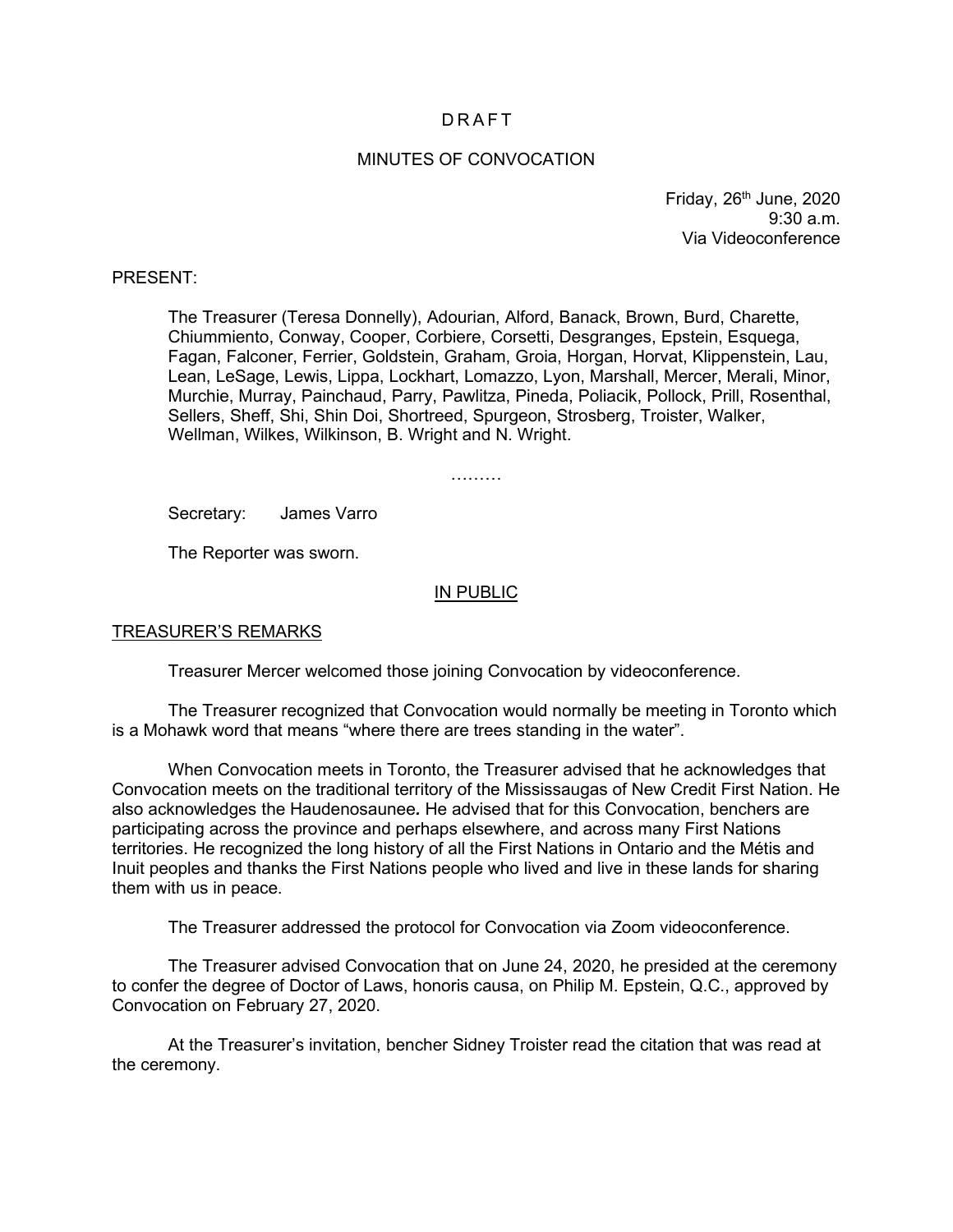## ELECTION OF TREASURER

The Secretary announced the results of the first ballot:

Teresa Donnelly 31 Philip Horgan 22

The Secretary declared Ms. Donnelly elected as Treasurer.

Former Treasurer Mercer congratulated the new Treasurer and addressed Convocation.

Treasurer Donnelly thanked Mr. Mercer for his service as Treasurer.

Treasurer Donnelly invited Mr. Horgan to address Convocation.

Mr. Horgan congratulated the new Treasurer and addressed Convocation.

It was moved by Mr. Horgan, seconded by Mr. Lyon that the vote in the Treasurer's election be made unanimous.

## Carried Unanimously

Treasurer Donnelly addressed Convocation.

# TREASURER'S REMARKS

The Treasurer commented on the extraordinary experiences in the last four months as a result of the COVID-19 pandemic, and how the Law Society has adapted and innovated in this time.

The Treasurer also noted the current issues surrounding the Indigenous and racialized communities, and the important part the Law Society plays in fighting racism.

The Treasurer advised that the Law Society must continue to adapt and innovate in regulating as part of fulfilling its duties in the service of justice.

The Treasurer referred to the Access to Justice Committee Report in the Convocation Materials and noted the launch today of the consultation on the licensing model for family legal service providers.

The Treasurer also referred to the information report from the Tribunal Committee at Tab 5 of the agenda.

The Treasurer advised that she will consider committee appointments in the next four weeks and will likely call a Special Convocation this summer to approve appointments.

# MOTION – CONSENT AGENDA – Tab 1

The Treasurer advised that a new motion has been added to the Consent Agenda at Tab 1.3 for the election of bencher, and that supplementary information has been provided in the motion at Tab 1.2 respecting appointments to the Law Society Tribunal, via e-mail.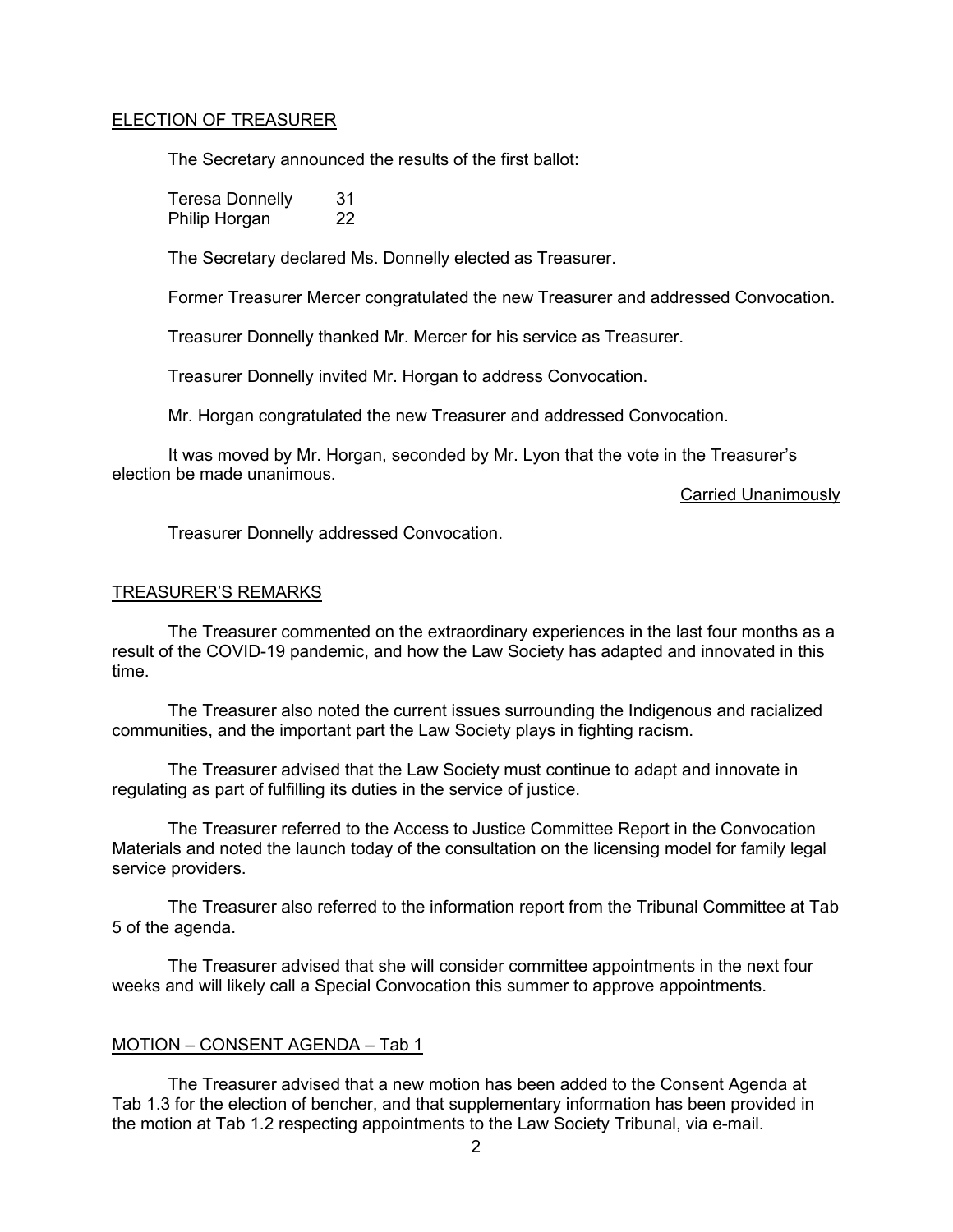It was moved by Ms. Lewis, seconded by Mr. Esquega, that Convocation approve the consent agenda set out at Tab 1 of the Convocation Materials.

Mr. Nicholas Wright requested that the motion for Law Society Tribunal appointments at Tab 1.2 be removed from the consent agenda.

The remaining items on the Consent Agenda were approved.

Mr. Parry and Mr. Prill abstained

# Tab 1.1 – DRAFT MINUTES OF CONVOCATION

The draft minutes of Convocation of May 28, 2020 were confirmed.

# Tab 1.3 - ELECTION OF BENCHER

WHEREAS Teresa Donnelly who was elected from the Province of Ontario "B" Electoral Region (Outside the City of Toronto) on the basis of the votes cast by all electors, has been elected as Treasurer; and

WHEREAS upon being elected Treasurer, Teresa Donnelly ceased to hold office as an elected bencher in accordance with subsection 25(2) of the *Law Society Act*, thereby creating a vacancy in the number of benchers elected from the Province of Ontario "B" Electoral Region (Outside the City of Toronto) on the basis of the votes cast by all electors.

THAT under the authority contained in By-Law 3, Michael B. LeSage, having satisfied the requirements contained in subsections 43(1) and 45 of the By-Law, and having consented to the election in accordance with paragraph 12(1)(d) of the By-Law, be elected by Convocation as bencher to fill the vacancy in the number of benchers elected from the Province of Ontario "B" Electoral Region (Outside the City of Toronto) on the basis of the votes cast by all electors.

## **Carried**

## Tab 1.2 – TRIBUNAL APPOINTMENTS

## HEARING DIVISION

It was moved by Ms. Lewis, seconded by Mr. Esquega:

THAT the following be reappointed to the Hearing Division of the Law Society Tribunal for a term from September 26, 2020 to September 30, 2022:

Thomas G. Conway Jacqueline Harper Jay Sengupta Anne E. Spafford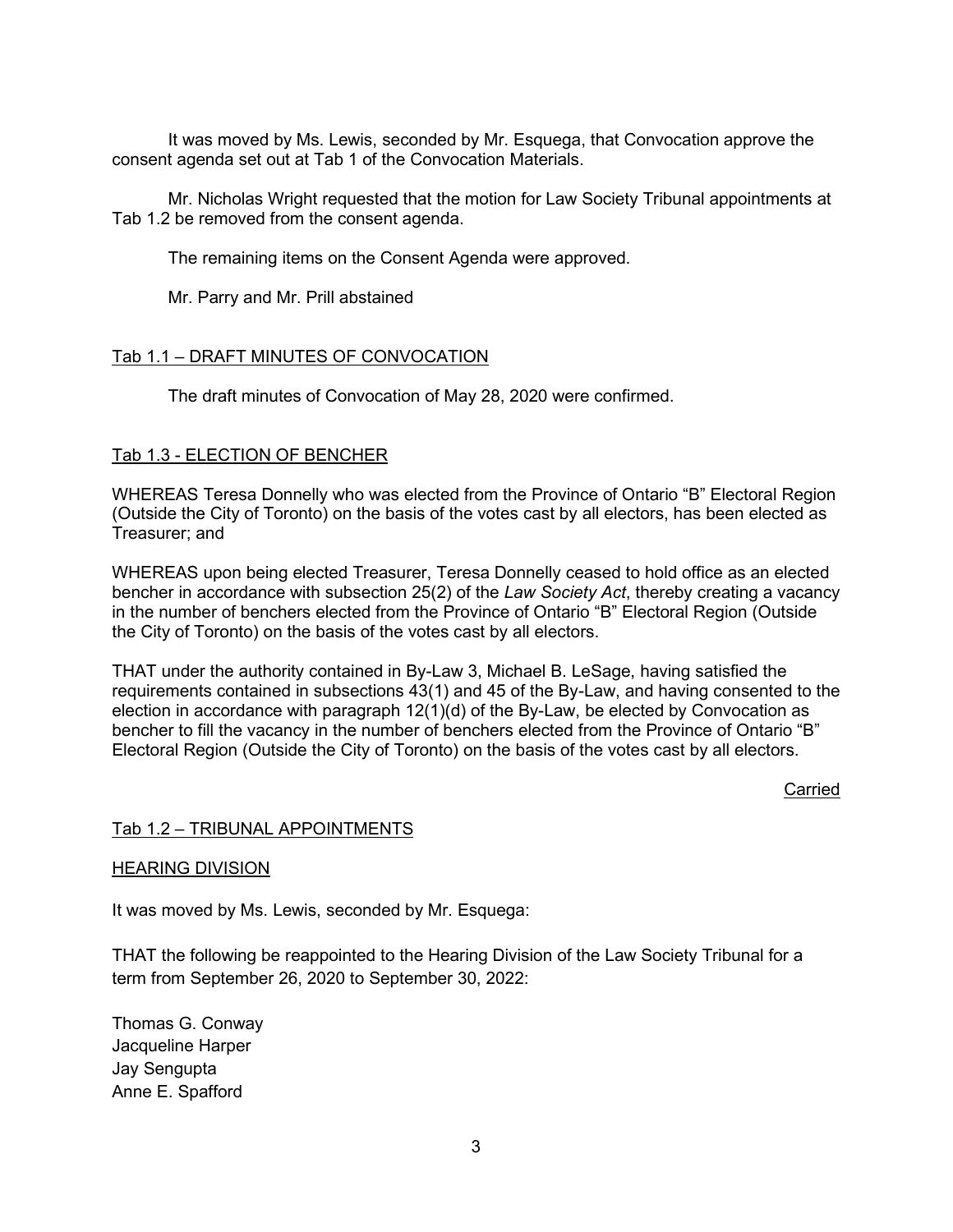# HEARING AND APPEAL DIVISIONS

THAT Malcolm M. Mercer be appointed to the Hearing and Appeal Divisions of the Law Society Tribunal for a term expiring June 24, 2022.

Mr. Pollock, seconded by Dr. Alford, moved that the motion be amended to appoint Michael LeSage to the Law Society Tribunal.

The Treasurer ruled the motion out of order.

The main motion carried.

Mr. Chiummiento, Mr. Fagan and Mr. Pollock abstained.

The Treasurer welcomed Mr. LeSage to Convocation.

# AUDIT AND FINANCE COMMITTEE REPORT

Mr. Poliacik presented the Report.

# Re: Lawyer Pool of the Compensation Fund Fund Balance Management Policy

It was moved by Mr. Poliacik, seconded by Mr. Groia, that on the unanimous recommendation of the Audit and Finance Committee, Convocation approve the revised Fund Balance Management Policy for the Lawyer Pool of the Compensation Fund set out in paragraphs A through D in the motion in the Report.

Carried

## For Information:

- **Fund Balance Management Policy General Fund**
- LIRN Inc. Financial Statements for the Quarter ended March 31, 2020
- **Investment Compliance Reports March 31, 2020**

## PRIORITY PLANNING COMMITTEE REPORT

Ms. Miles presented the Report.

## Re: Recommendations for Strategic Change

It was moved by Ms. Shortreed, seconded by Mr. Chiummiento, that on the recommendation of the Priority Planning Committee, Convocation adopt the following motions:

1. That licensing candidates be permitted to choose between an administrative Call to the Bar or participation in a Call to the Bar ceremony and that the requirement to sign the Rolls of the Court of Appeal and the Superior Court of Ontario be revoked.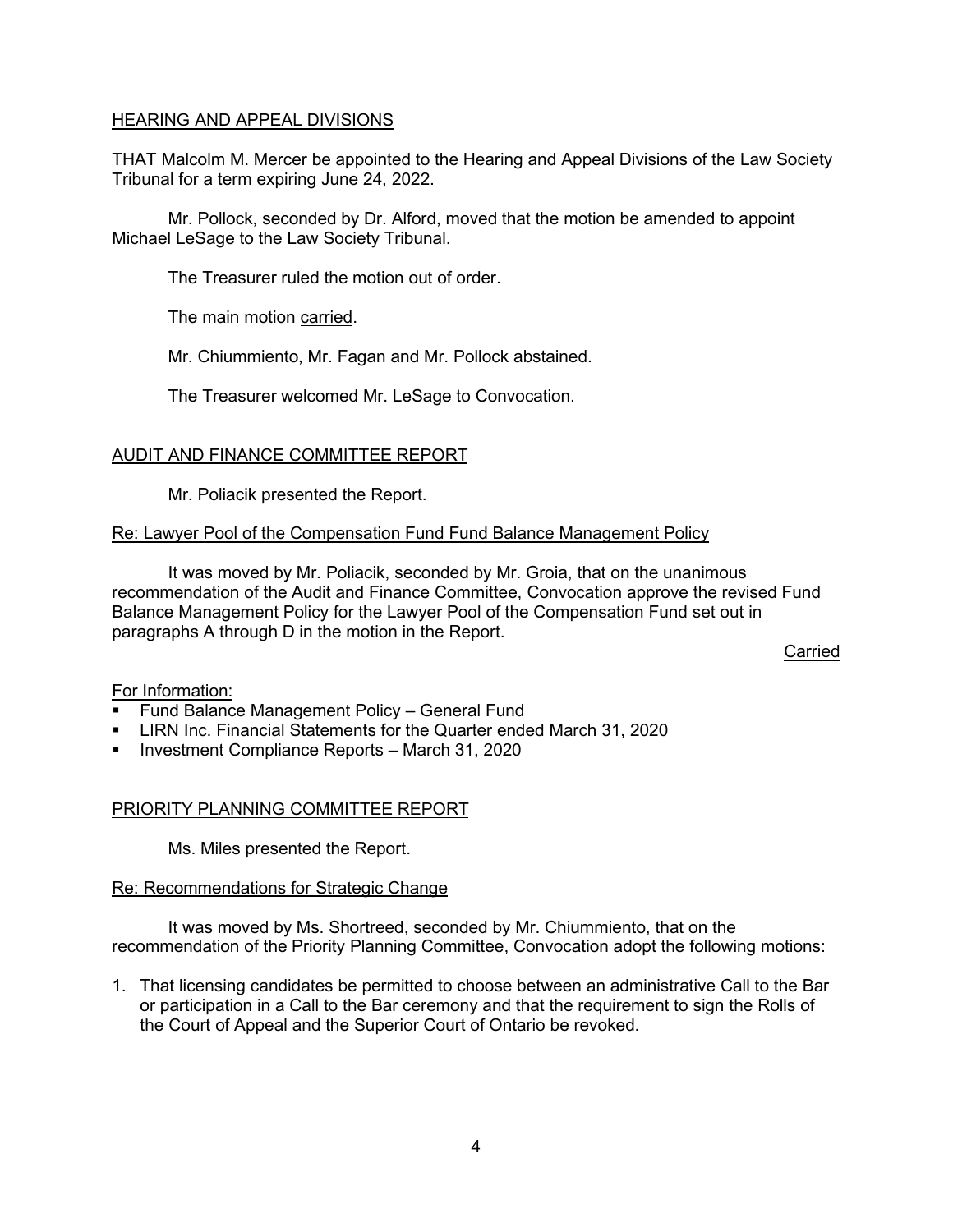Mr. Troister, seconded by Mr. Wellman, moved that the motion be amended to permit a candidate to receive an administrative call and at the option of the candidate, a ceremonial call.

Lost

Mr. Horgan abstained.

The main motion carried.

Mr. Troister abstained.

2. That the Law Society cease publishing the names of administratively suspended licensees in the Ontario Reports.

Carried

Mr. Cooper and Mr. Desgranges abstained.

3. That all licensees be required to use the Portal to complete standard interactions with the Law Society unless the Society has a duty to provide alternative methods of interaction pursuant to its duty to accommodate persons as prescribed in the Ontario *Human Rights Code*.

**Carried** 

Carried

- 4. That amendments in principle to By-Law 7 be approved to remove the requirement for the Law Society to approve the names of licensee professional corporations.
- 5. That amendments in principle to By-Law 7 be approved to remove requirements that licensees:
	- notify the Law Society before entering into affiliations;
	- apply for approval before entering into multi-discipline partnerships; and
	- file annual reports in respect of an affiliation or a multi-discipline partnership.

## Carried

Carried

- 6. That amendments in principle to By-Law 14 be approved to remove the reciprocity requirement for the issuance of a Foreign Legal Consultant permit.
- 7. That amendments in principle to By-Law 4 be approved to permit Quebec lawyers to practise in Ontario subject to the same terms and conditions as lawyers from other Canadian provinces. **Carried**
- 8. That the Professional Conduct and Practice in Ontario Course be discontinued.

## Carried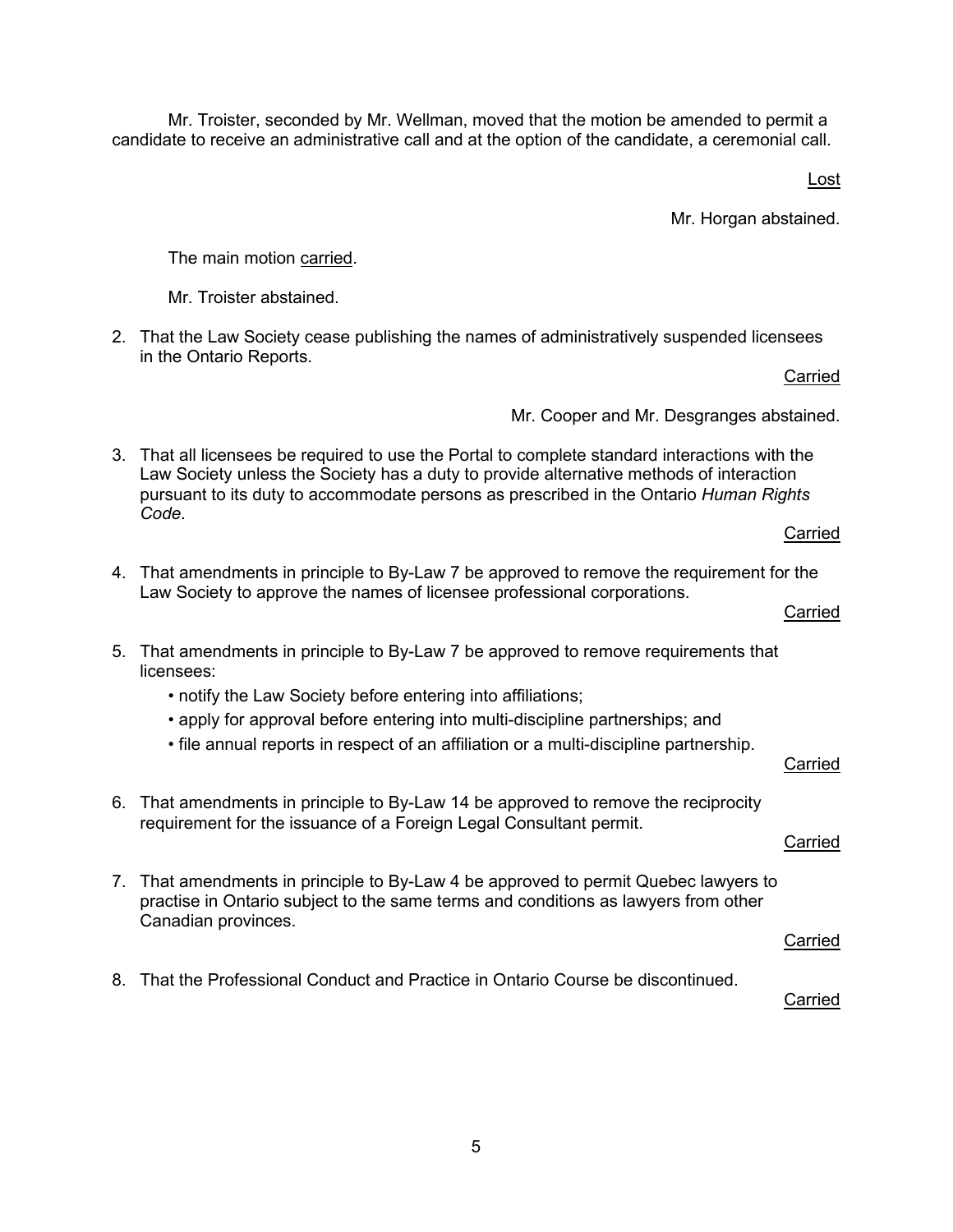# PROPOSED CHANGES TO THE BENCHER ELECTION PROCESS

Mr. Charette, seconded by Mr. Fagan, moved that the release of the consultation on proposed bencher election reforms be deferred.

**Carried** 

# For Information:

**Update on Proposed Bencher Election Reforms**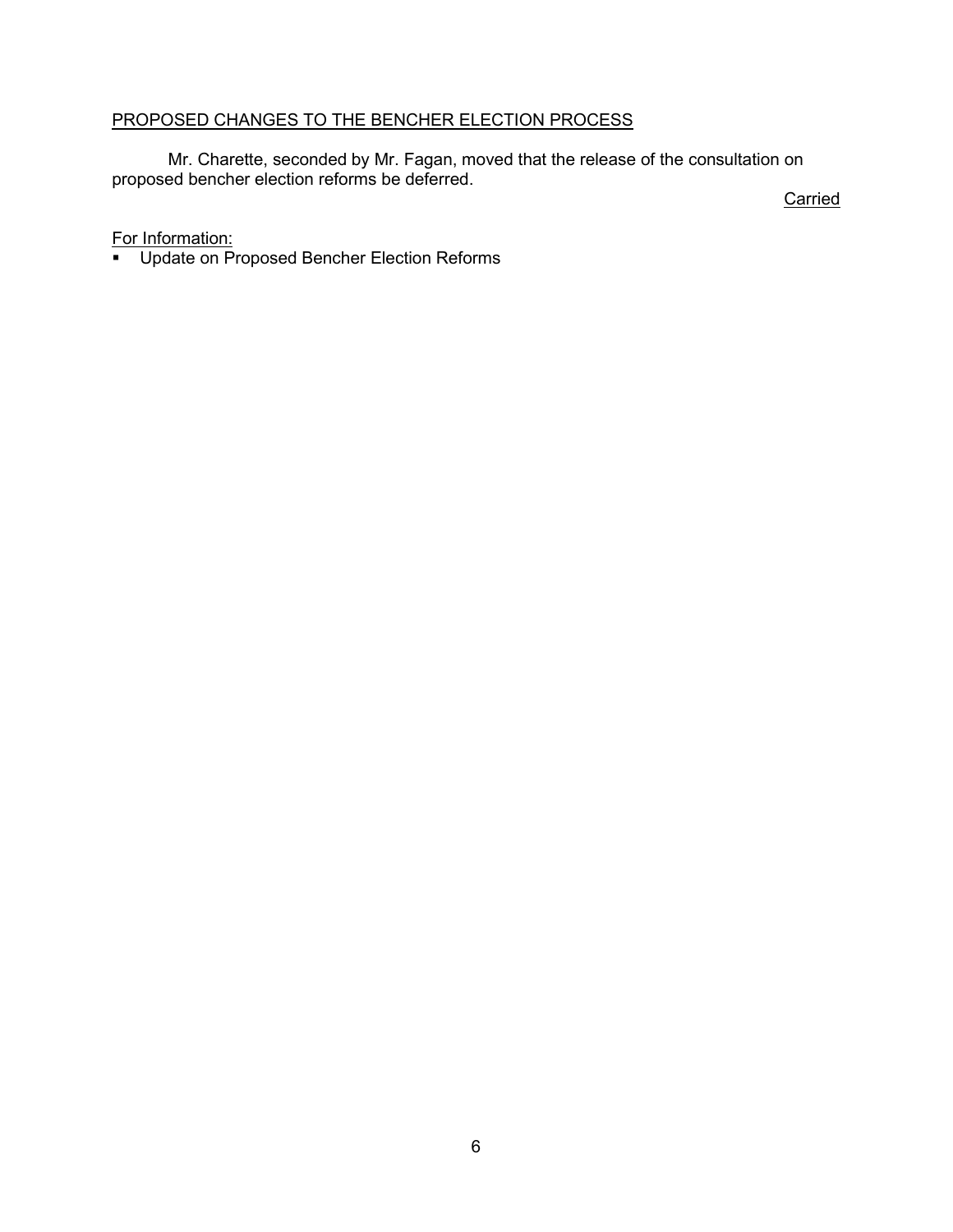# IN PUBLIC

# REPORTS FOR INFORMATION ONLY

# ACCESS TO JUSTICE COMMITTEE REPORT

**In Camera Matter** 

TRIBUNAL COMMITTEE REPORT

■ Law Society Tribunal Quarterly Statistics January to March 31, 2020

CONVOCATION ROSE AT 1:20 P.M